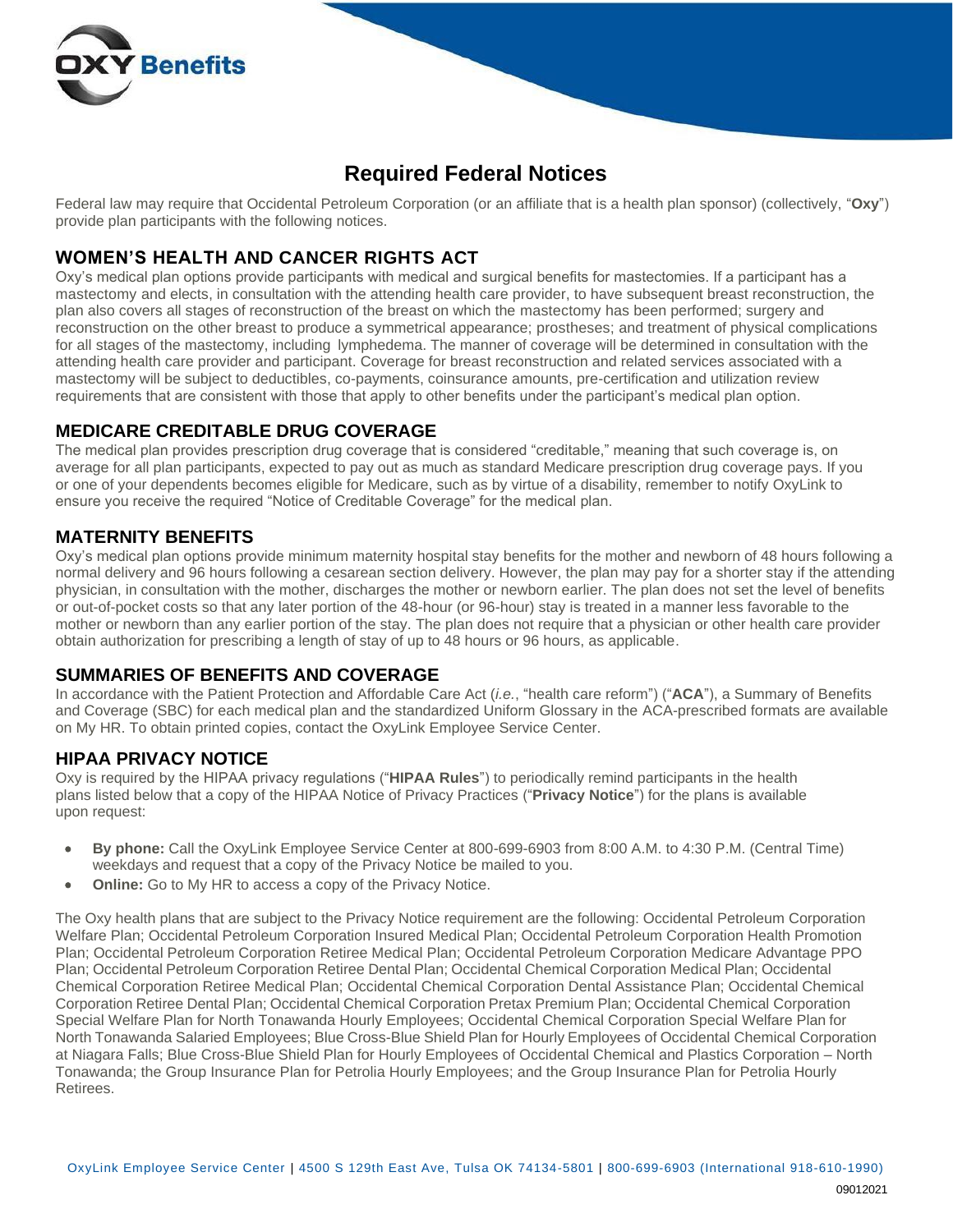

#### **SPECIAL ENROLLMENT RIGHTS**

If you have health coverage under Medicaid, or your dependent has health coverage under the Children's Health Insurance Program ("**CHIP**"), and that coverage is terminated because you are, or your dependent is, no longer eligible for such coverage, you or your dependent will be permitted request enrollment in coverage under Oxy's health plan within the 60-day timeframe following the termination of such coverage, rather than the 31-day timeframe normally required upon a loss of other health coverage, provided that you and your dependent are otherwise eligible to participate in the Oxy health plan. In addition, your state may have a premium assistance program that can help pay for your Oxy health plan coverage, using funds from their Medicaid or CHIP programs

If you become or your dependent becomes eligible for premium assistance under Medicaid or CHIP, you or your dependent will be permitted to request enrollment in coverage under Oxy's health plan within the 60-day timeframe following the determination of your eligibility for such premium assistance.

For more information about the availability of Medicaid or CHIP coverage or available premium assistance programs, refer to the enclosure entitled "Important Notice to Health Plan participants."

#### **PREVENTIVE CARE NOTICE**

The Patient Protection and Affordable Care Act (*i.e.*, ACA) requires that the following preventive care services must be covered with no cost-sharing under group health plans subject to ACA when such services are delivered by in-network providers (the "**Preventive Care Mandate**"):.

- **Evidence-based preventive services:** The U.S. Preventive Services Task Force ("**USPSTF**"), an independent panel of experts in primary health care and prevention, systematically reviews the evidence of effectiveness and develops recommendations for clinical preventive services. Preventive services with a "grade" of A or B, which as of the date of this Notice include certain screenings for depression, diabetes, adolescent obesity, various cancers, HIV and sexuallytransmitted infections ("**STIs**"), as well as counseling for unhealthy alcohol and drug use, tobacco cessation, and other specified health concerns, must be covered in-network without cost-sharing under Oxy's medical plan for compliance with to the Preventive Care Mandate.
- **Routine vaccines:** Oxy's medical plan must also provide coverage in-network without cost-sharing for immunizations that are recommended and determined by the Advisory Committee on Immunization Practices of the federal Centers for Disease Control and Prevention ("**ACIP**"), to be for routine use. As of the date of this Notice, such immunizations include immunizations for influenza, meningitis, tetanus, HPV, hepatitis A and B, measles, mumps, rubella, and varicella.
- **Prevention for children:** Oxy's medical plan will cover in-network, without cost-sharing, certain preventive care for children as recommended by the Health Resources and Services Administration's ("**HRSA's**") Bright Futures Project. HRSA's guidelines provide pediatricians and other health care professionals with recommendations regarding the services they should provide to children from birth to age 21 to keep them healthy and improve their chances of becoming healthy adults. As of the date of this Notice, such services include some of the immunization and screening services described in the previous two categories, behavioral and developmental assessments, iron and fluoride supplements, and screening for autism, vision impairment, lipid disorders, tuberculosis, and certain genetic diseases.
- **Prevention for women:** Plans will cover preventive care provided to women pursuant to recommendations issued by USPSTF, ACIP, and Bright Futures. In addition to these services, the ACA authorized HRSA to determine additional coverage requirements for women. Based on recommendations by a committee of the Institute of Medicine, as of the date of this Notice, such requirements generally include well-woman visits, all FDA-approved contraceptives and certain related services, broader screening and counseling for STIs and HIV, breastfeeding support and supplies, and domestic violence screening.

Note: The preventive care services that must be covered in-network without cost-sharing for compliance with the Preventive Care Mandate are subject to change from time to time. In any case, the terms of Oxy's medical plan will govern and control the coverage of any preventive care services that are provided under the plan.

#### **NONDISCRIMINATION NOTICE**

We follow federal civil rights laws that apply to our health programs and plans. Such health programs and plans don't discriminate, exclude people, or treat them differently on the basis of race, color, national origin, sex, age or disability. For people with disabilities, our medical providers offer free aids and services. For people whose primary language isn't English, our medical providers offer free language assistance services through interpreters and other written languages.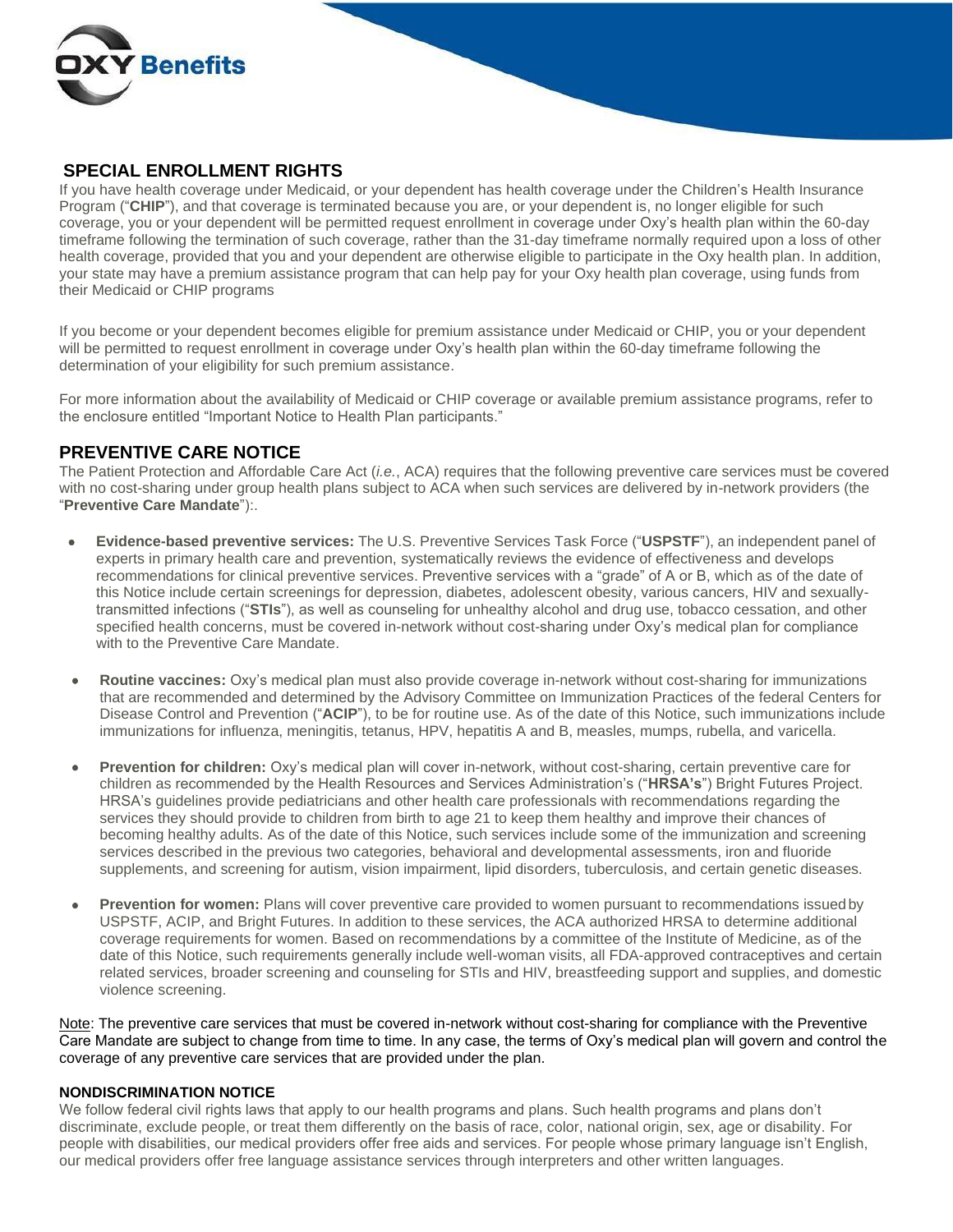Interested in these services? Call the Member Services number on your medical (Aetna or Anthem BlueCross BlueShield) and/or prescription drug (Express Scripts/Medco) ID card(s). If you think we failed to offer these services or our health programs or plans discriminated based on race, color, national origin, age, disability, or sex, you can file a complaint, also known as a grievance. You can file a complaint with the Health and Welfare Team, Occidental Petroleum Corporation, 4500 S. 129th East Avenue, Tulsa, OK 74134-5801, 800-699-6903, fax - 800-610-1944, [oxylink@oxy.com. O](mailto:oxylink@oxy.com)r you can file a complaint with the U.S. Department of Health and Human Services, Office for Civil Rights at 200 Independence Avenue, SW; Room 509F, HHH Building; Washington, D.C. 20201 or by calling 1-800-368-1019 (TDD: 1- 800-537-7697) or online at [https://ocrportal.hhs.gov/ocr/portal/lobby.jsf .](https://ocrportal.hhs.gov/ocr/portal/lobby.jsf)Complaint forms are available at [http://www.hhs.gov/ocr/office/file/index.html.](http://www.hhs.gov/ocr/office/file/index.html)

### **NONDISCRIMINATION NOTICE - It's important we treat you fairly**

ATENCIÓN: si habla español, tiene a su disposición servicios gratuitos de asistencia lingüística. Llame al Anthem BlueCross BlueShield (855) 547-8390; Aetna (800) 334-0299 / (800) 628-3323 TDD; Express Scripts (800) 551-7680 / (800) 759-1089 TDD.

注意:如果您使用繁體中文,您可以免費獲得語言援助服務。請致電Anthem BlueCross BlueShield (855) 547-8390; Aetna (800) 334-0299 / (800) 628-3323 TDD; Express Scripts (800) 551-7680 / (800) 759-1089 TDD.

CHÚ Ý: Nếu bạn nói Tiếng Việt, có các dịch vụ hỗ trợ ngôn ngữ miễn phí dành cho bạn. Gọi số Anthem BlueCross BlueShield

(855) 547-8390; Aetna (800) 334-0299 / (800) 628-3323 TDD; Express Scripts (800) 551-7680 / (800) 759-1089 TDD.

주의: 한국어를 사용하시는 경우, 언어 지원 서비스를 무료로 이용하실 수 있습니다. Anthem BlueCross BlueShield (855)

547-8390; Aetna (800) 334-0299 / (800) 628-3323 TDD; Express Scripts (800) 551-7680 / (800) 759-1089 TDD 번으로 전화해

주십시오.

PAUNAWA: Kung nagsasalita ka ng Tagalog, maaari kang gumamit ng mga serbisyo ng tulong sa wika nang walang bayad.

Tumawag sa Anthem BlueCross BlueShield (855) 547-8390; Aetna (800) 334-0299 / (800) 628-3323 TDD; Express Scripts (800)

551-7680 / (800) 759-1089 TDD.

 Anthem 800-334-0299-1 Aetnaملحوظة: إذا كنت تتحدث اذكر اللغة، فإن خدمات المساعدة اللغوية تتوافر لك بالمجان. اتصل برقم 800-551-7680-1 Express Scripts 855-547-8390-1

ATTENTION : Si vous parlez français, des services d'aide linguistique vous sont proposés gratuitement. Appelez le Anthem BlueCross BlueShield (855) 547-8390; Aetna (800) 334-0299 / (800) 628-3323 TDD; Express Scripts (800) 551-7680 / (800) 759- 1089 TDD.

ВНИМАНИЕ: Если вы говорите на русском языке, то вам доступны бесплатные услуги перевода. Звоните Anthem BlueCross BlueShield (855) 547-8390; Aetna (800) 334-0299 / (800) 628-3323 TDD; Express Scripts (800) 551-7680 / (800) 759- 1089 TDD.